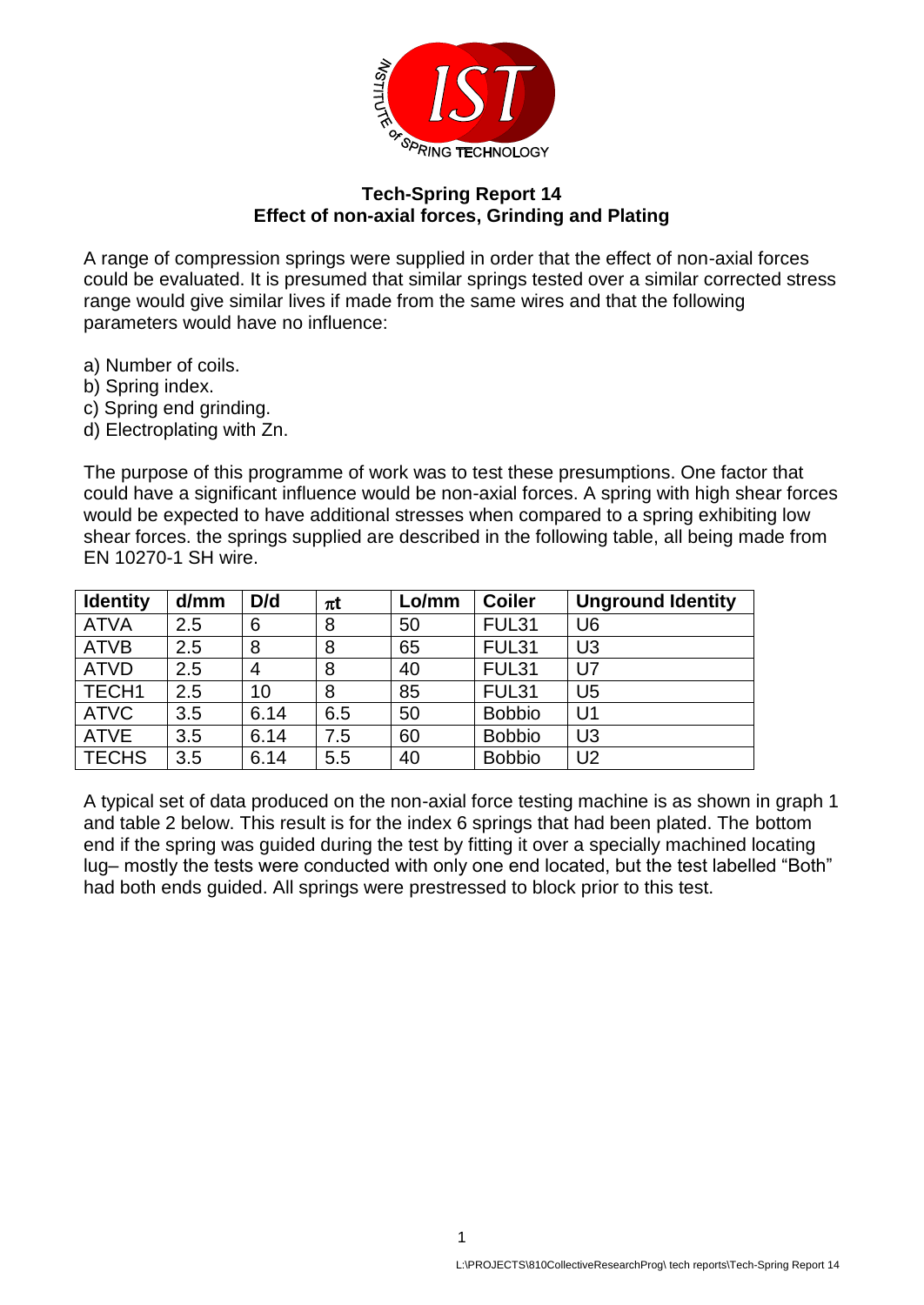

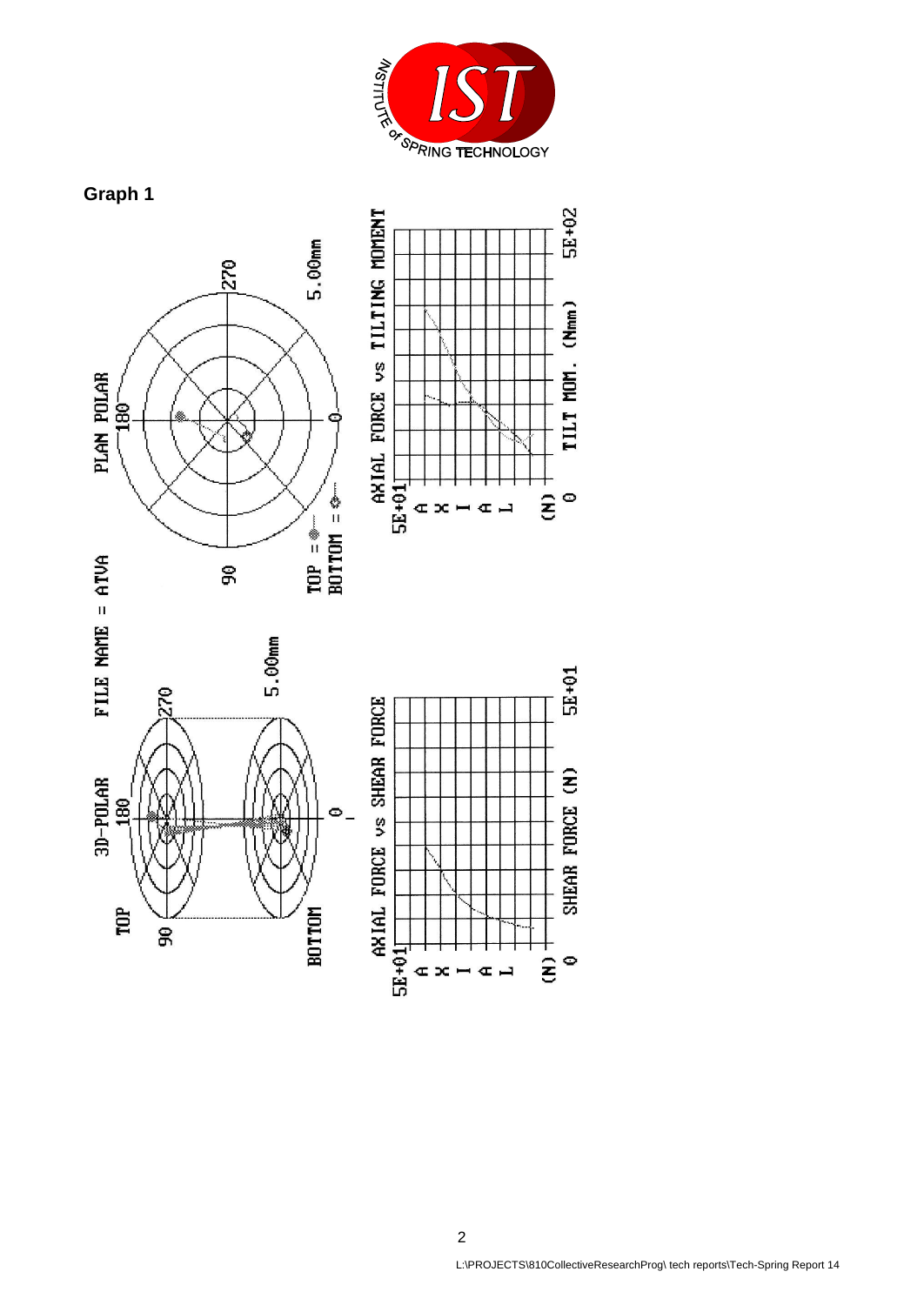

## **Table 2**

## DATA FILE NAME = ATVA

| TOP OF SPRING                                                                          |                                                                                                         |                                                                              |                                                                                               |                                                                                              |  |
|----------------------------------------------------------------------------------------|---------------------------------------------------------------------------------------------------------|------------------------------------------------------------------------------|-----------------------------------------------------------------------------------------------|----------------------------------------------------------------------------------------------|--|
| LENGTH<br>(mm)                                                                         | X CO-ORD<br>(mm)                                                                                        | Y CO-ORD<br>(mm)                                                             | RADIUS<br>(mm)                                                                                | THETA<br>(Degrees)                                                                           |  |
| 44.00<br>41.78<br>39.56<br>37.33<br>35.11<br>32.89<br>30.67<br>28.44<br>26.22<br>24.00 | 0.14<br>$-0.36$<br>$-0.52$<br>$-0.59$<br>$-0.65$<br>$-0.66$<br>$-0.71$<br>$-0.78$<br>$-0.85$<br>$-0.85$ | 2.15<br>0.81<br>0.45<br>0.29<br>0.17<br>0.13<br>0.12<br>0.12<br>0.10<br>0.12 | 2.15<br>$\frac{1}{2}$<br>0.89<br>0.68<br>0.66<br>0.67<br>0.67<br>0.72<br>0.79<br>0.86<br>0.86 | 183.66<br>156.24<br>130.91<br>115.80<br>104.52<br>101.11<br>99.99<br>98.43<br>96.74<br>97.81 |  |

| BOTTOM OF SPRING |          |          |        |           |  |
|------------------|----------|----------|--------|-----------|--|
| LENGTH           | X CO-ORD | Y CO-ORD | RADIUS | THETA     |  |
| (mm)             | (mm)     | (mm)     | (mm)   | (Degrees) |  |
| 44.00            | $-0.65$  | $-0.90$  | 1.11   | 35.69     |  |
| 41.78            | $-0.37$  | $-0.89$  | 0.97   | 22.41     |  |
| 39.56            | $-0.25$  | $-0.80$  | 0.84   | 16.96     |  |
| 37.33            | $-0.18$  | $-0.73$  | 0.75   | 13.96     |  |
| 35.11            | $-0.15$  | $-0.69$  | 0.71   | 12.40     |  |
| 32.89            | $-0.10$  | $-0.64$  | 0.65   | 9.11      |  |
| 30.67            | $-0.02$  | $-0.56$  | 0.56   | 2.38      |  |
| 28.44            | 0.13     | $-0.45$  | 0.47   | 343.52    |  |
| 26.22            | 0.25     | $-0.38$  | 0.45   | 326.83    |  |
| 24.00            | 0.27     | $-0.33$  | 0.43   | 321.31    |  |

| SUMMARY OF AXIAL AND NON-AXIAL FORCES                                                  |                                                                                                |                                                                                 |                                                                                               |                                                                                                |                                                                                                                          |  |
|----------------------------------------------------------------------------------------|------------------------------------------------------------------------------------------------|---------------------------------------------------------------------------------|-----------------------------------------------------------------------------------------------|------------------------------------------------------------------------------------------------|--------------------------------------------------------------------------------------------------------------------------|--|
| <b>LENGTH</b><br>(mm)                                                                  | AXIAL FORCE<br>$(\mathbb{N})$                                                                  | SHEAR FORCE<br>(N)                                                              | TOP                                                                                           | TILTING MOMENTS<br>(Nmm)<br>BOT.                                                               | COIL TOROUE<br>END<br>(Nmm)                                                                                              |  |
| 44.00<br>41.78<br>39.56<br>37.33<br>35.11<br>32.89<br>30.67<br>28.44<br>26.22<br>24.00 | 40.97<br>80.80<br>120.53<br>159.90<br>199.13<br>237.98<br>277.08<br>316.75<br>356.75<br>397.73 | 2.95<br>3.31<br>3.91<br>4.69<br>5.65<br>6.90<br>8.77<br>12.02<br>16.25<br>20.01 | 88.29<br>71.93<br>82.46<br>105.54<br>133.93<br>160.54<br>198.75<br>251.25<br>305.17<br>343.00 | 45.60<br>78.15<br>101.34<br>119.58<br>141.36<br>154.49<br>156.42<br>148.97<br>159.94<br>169.17 | $-9.45$<br>$-23.17$<br>$-41.63$<br>$-59.06$<br>$-79.20$<br>$-102.26$<br>$-124.88$<br>$-147.82$<br>$-175.73$<br>$-202.84$ |  |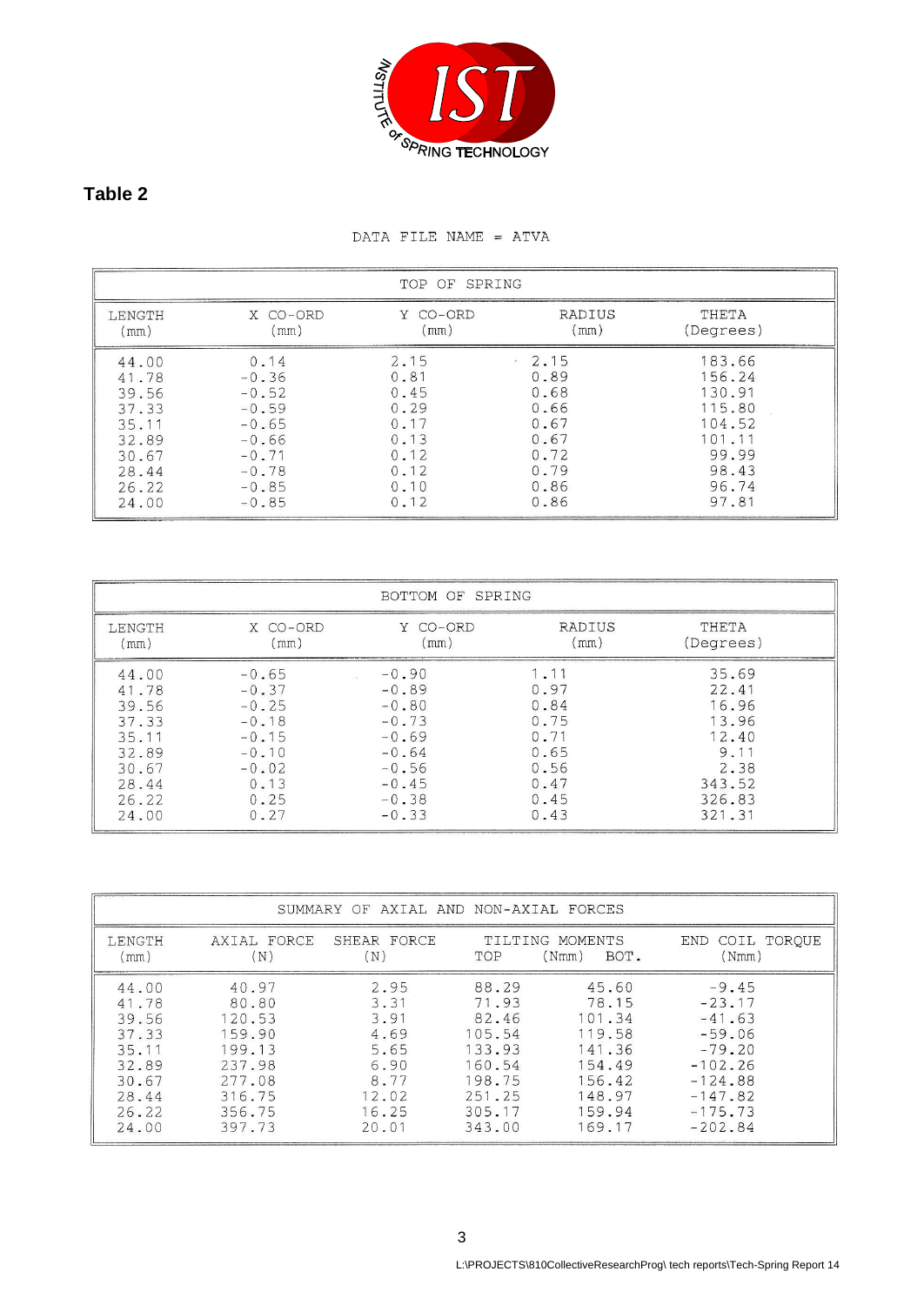

The important results are maximum shear force (as a proportion of the axial load), maximum tilting moment, and maximum end coil torque.

|                     | Shear / Axial Load / N | <b>Tilting Moment / Nm</b> | Torque / Nm  |
|---------------------|------------------------|----------------------------|--------------|
| <b>ATVA</b>         | 20 / 398               | 343                        | 202          |
| <b>ATVA plated</b>  | 24 / 396               | 533                        | 153          |
| <b>ATVB</b>         | 19/228                 | 655                        | 223          |
| <b>ATVB</b> plated  | 19/230                 | 852                        | 83           |
| <b>ATVDP Both</b>   | 10/433                 | 207                        | 147          |
| ATVDP one           | 8/432                  | 221                        | 146          |
| <b>ATVD</b>         | 9/430                  | 268                        | 141          |
| U7                  | 14/410                 | 350                        | 81           |
| TECH1               | 15/210                 | 323                        | 260          |
| <b>ATVC</b>         | 70 / 659               | 1917                       | 410 bent     |
| <b>ATVC plated</b>  | 40 / 422               | 716                        | 296 straight |
| <b>ATVE</b>         | 42/624                 | 1524                       | 444          |
| <b>ATVE plated</b>  | 48/617                 | 875                        | 333          |
| <b>TECHS</b>        | 73/620                 | 1410                       | 332          |
| <b>TECHS</b> plated | 50 / 540               | 710                        | 278          |

None of these springs has particularly high non-axial forces apart from the TECHS batch, and even this batch had lower values when plated – the above results are usually an average of two. It is IST's contention that the non-axial forces are not high enough in any of these batches such that their influence on fatigue life would be detectable. However, there are some lessons that can be learnt about non-axial forces from these results, namely:

- a) Small index springs give low non-axial forces
- b) Springs with x+1/2 coils give higher shear forces than those with a complete number of coils
- c) If non-axial forces are to be studied further in TECH-SPRING, springs with few coils, a relatively large spring index and +0, +1/4, +1/2 and +3/4 coils would be required

Batches ATD with and without plating and batch U7, a very similar design, have been prestressed to 32mm and then fatigue tested with the following results.

| <b>Batch</b>       | <b>Test Lengths</b> |      | <b>Approx Corrected</b><br><b>Stress Range</b> | Life            |                 |
|--------------------|---------------------|------|------------------------------------------------|-----------------|-----------------|
| <b>ATVD</b>        | 38                  | 33   | 188-882                                        | 312, 450        | 10 <sup>1</sup> |
| ATVD plated        | 38                  | 33   | 188-882                                        | 968, 760        | 10 <sup>′</sup> |
| U7                 | 38                  | 33   | 188-882                                        | 253, 350        | 10 <sup>7</sup> |
| U7 plated          | 38                  | 33   | 188-882                                        | 8,034,520       | 10 <sup>′</sup> |
| <b>ATVD</b>        | 38                  | 32.5 | 188-951                                        | 285, 570        | 285,570         |
| <b>ATVD</b> plated | 38                  | 32.5 | 188-951                                        | 660, 650        | 6,024,160       |
| U7                 | 38                  | 32.5 | 188-951                                        | 10 <sup>′</sup> | 10 <sup>°</sup> |
| U7 plated          | 38                  | 32.5 | 188-951                                        | 1,314,130       | 1,411,850       |